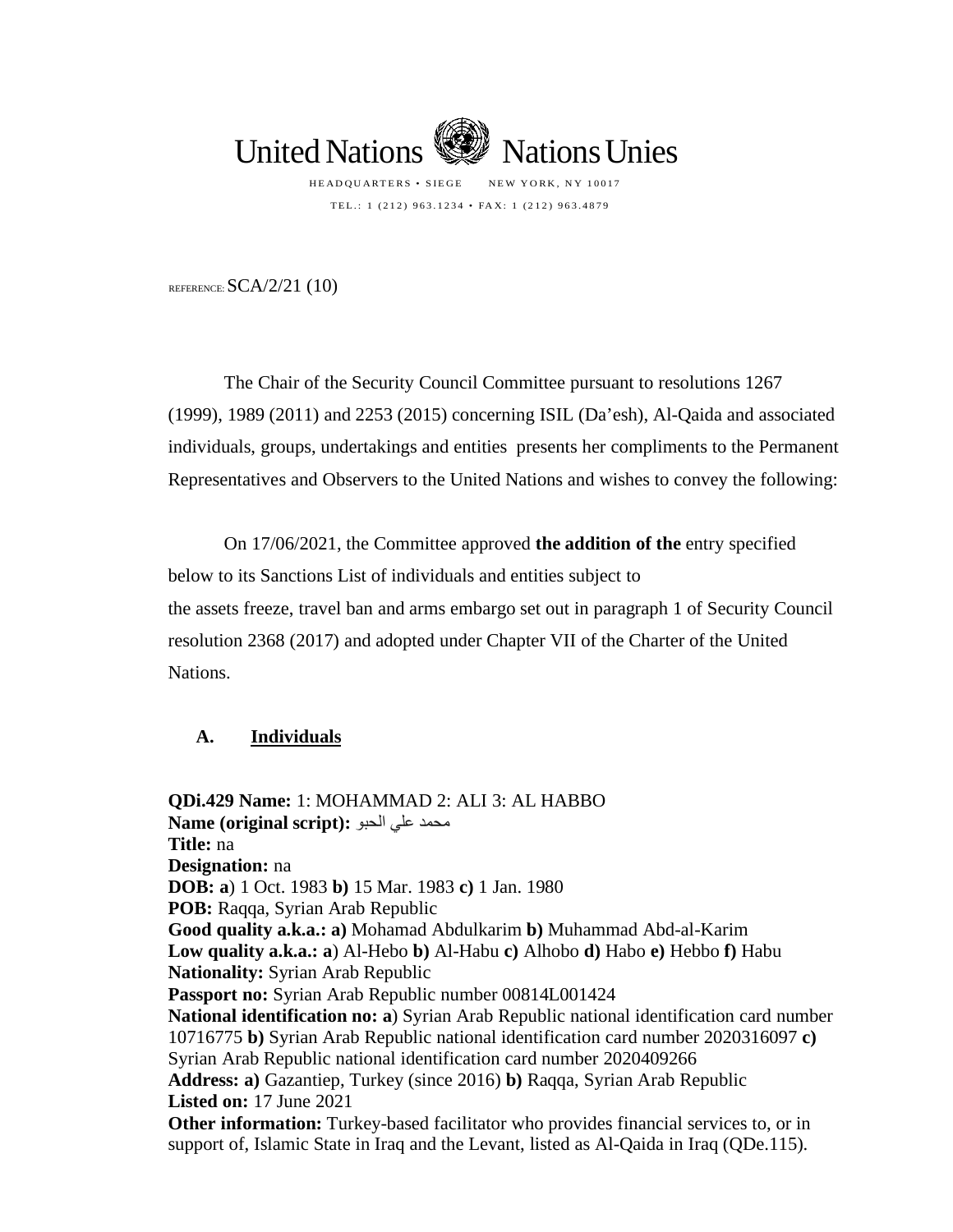INTERPOL-UN Security Council Special Notice web link: https:// www.interpol.int/en/How-we-work/Notices/View-UN-Notices-Individuals click here.

The names of individuals and entities on the ISIL (Da'esh) and Al-Qaida Sanctions List pursuant to a decision by the Committee may be found in the "Press Releases" section on the Committee's website:

<https://www.un.org/securitycouncil/sanctions/1267/press-releases>

To obtain a fully updated version of the List, Member States are encouraged to consult, on a regular basis, the Committee's website at the following URL: [https://www.un.org/securitycouncil/sanctions/1267/aq\\_sanctions\\_list](https://www.un.org/securitycouncil/sanctions/1267/aq_sanctions_list). The Sanctions List is available in HTML, PDF and XML format and is updated regularly on the basis of relevant information provided by Member States and international and regional organizations.

The United Nations Security Council Consolidated List is also updated following all changes made to the ISIL (Da'esh) and Al-Qaida Sanctions List. An updated version of the Consolidated List is accessible via the following URL: [https://www.un.org/securitycouncil/content/un-sc-consolidated-list.](https://www.un.org/securitycouncil/content/un-sc-consolidated-list)

In accordance with paragraph 19 of resolution 1526 (2004), the Secretariat automatically conveys updates of the ISIL (Da'esh) and Al-Qaida Sanctions List to States, regional and sub-regional organizations by e-mail shortly following the postings of such updates on the Committee's website. Member States are invited to submit any updated or new information for this purpose to the Secretariat by e-mail to: [SC-1267-Committee@un.org.](mailto:SC-1267-Committee@un.org) The Committee encourages all States to allow implementation of updates of the ISIL (Da'esh) and Al-Qaida Sanctions List based on emails, soft-copy notices, or website postings.

17 June 2021

2